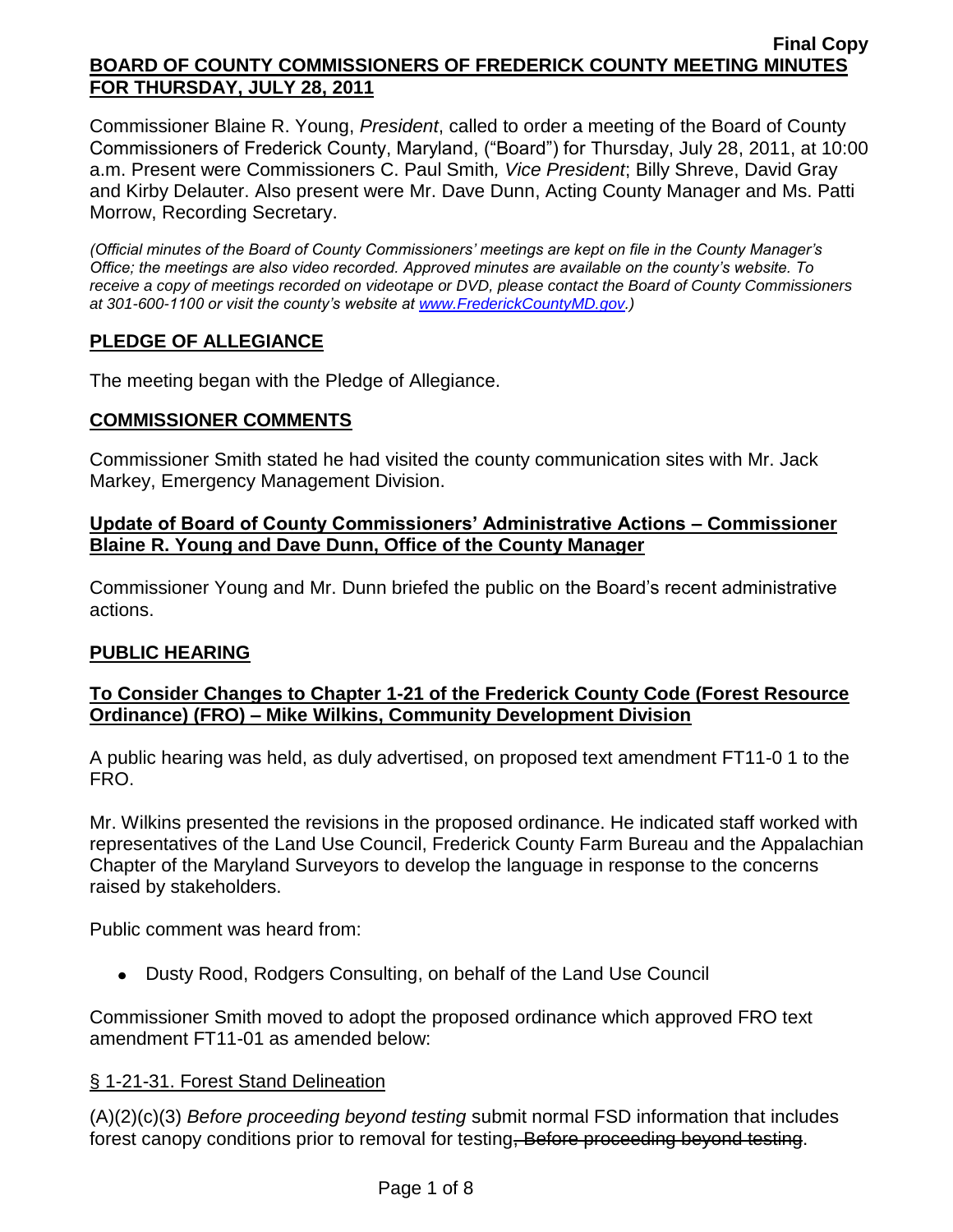Commissioner Shreve seconded the motion that passed 5-0.

(A copy of the approved/adopted ordinance can be obtained in the County Manager's Office or from the county's website, [www.FrederickCountyMD.gov.](http://www.frederickcountymd.gov/))

### **WORKSESSION**

## **Revision to the Frederick County Ethics and Lobbying Ordinances – Linda Thall, Office of the County Attorney**

Ms. Thall presented a draft ordinance that repealed the existing Ethics and Lobbying Ordinances and would enact a new consolidated Ethics Ordinance.

Public comment was heard from:

- Rolan Clark
- Eric Soter
- Mark Friis

Commissioner Smith moved to proceed with "Model B" to public hearing with changes to the conflict of interest language in §1-7.1-5(E)(1); changes to the financial disclosure provision in §1-7.1-6(E)(8); and include the lobbying provision from "Model A." Commissioner Gray seconded the motion that failed 2-3 with Commissioners Young, Shreve and Delauter opposed.

Commissioner Smith moved to approve the draft ordinance using "Model B" with changes to the conflict of interest language in §1-7.1-5(E)(1) and changes to the financial disclosure provision in §1-7.1-6(E)(8). Commissioner Shreve seconded the motion that passed 4-1 with Commissioner Gray opposed.

It was noted Commissioner Smith would work on the wording of the revisions with Ms. Thall.

(Commissioner Young left the meeting at 11:15 a.m. and passed the gavel to Commissioner Smith.)

### **Revisions to the Moderately Priced Dwelling Units (MPDU) Ordinance – Jenny Short, Citizens Services Division and Kathy Mitchell, Office of the County Attorney**

Ms. Short presented the draft ordinance to the Board.

Public comment was heard from:

Jason Wiley, Land Use Council

Commissioner Shreve indicated he would request, at the end of a 12 month period, any money that remained in the fund to be transferred into an account for the renovation of schools.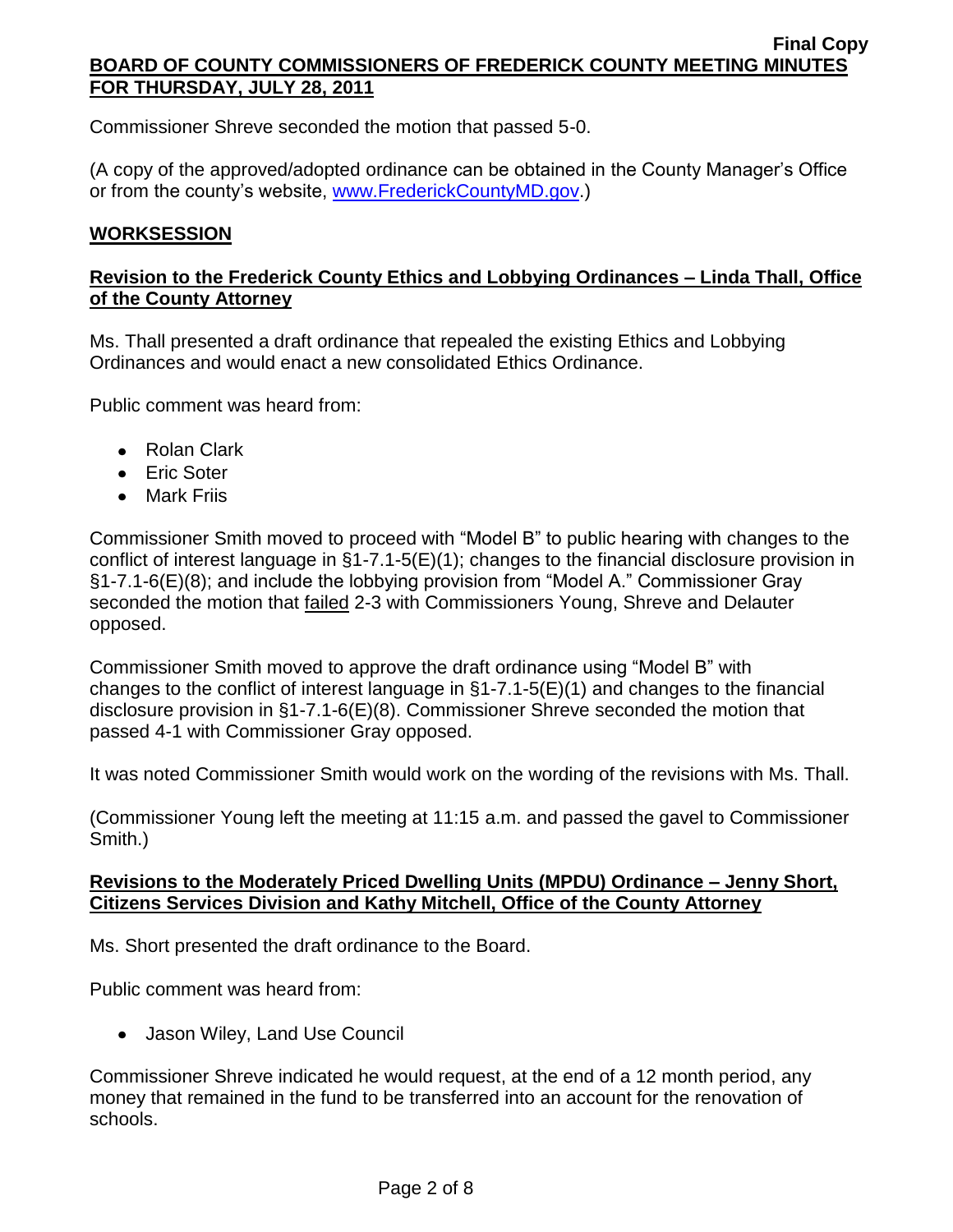Commissioner Delauter moved to take the draft ordinance through the public hearing process. Commissioner Gray seconded the motion that passed 4-0 with Commissioner Young absent.

(Commissioner Young returned to the meeting at 11:30 a.m. and Commissioner Smith passed the gavel back to him.)

## **FY 2011 – Installment Purchase Program (IPP) Easement Acquisition Cycle – Anne Bradley, Community Services Division**

Ms. Bradley reviewed the 29 applications for the FY 2011, IPP easements and presented the staff recommendation to take 10 applications to public hearing.

Mr. Michael Chomel, Office of the County Attorney, commented on corporate ownership of farmland.

Mr. Eric Soter, Community Development Division, commented on the Lehigh Cement property.

Commissioner Shreve moved to take the 29 applicants to public hearing with the price per acre based on the total amount in the program (\$3 million) divided by the total number of acres of all 29 properties and offer that amount to each property on the list. Commissioner Smith seconded the motion that failed 1-4 with Commissioners Young, Smith, Gray and Delauter opposed.

Ms. Tara Lehtonen commented on her property.

Commissioner Young moved to proceed forward with the IPP as presented with taking the top 10 properties to public hearing (#1-5 and #7-11). Commissioner Gray seconded the motion.

There was discussion regarding taking 20 applications to public hearing and to offer them 80% of the amount recommended.

Commissioner Young requested to withdraw the motion. Commissioner Gray did not accept. The vote on the motion failed 1 – 4 with Commissioners Young, Smith, Shreve and Delauter opposed.

Commissioner Young moved to table the issue for 30 days to seek input from staff and the Agriculture Preservation Advisory Board. Commissioner Shreve seconded the motion that passed 4-1 with Commissioner Gray opposed.

## **Appointments/Reappointments to County Boards/Commissions/Committees – Joyce Grossnickle, Office of the County Manager**

Adult Public Guardianship Review Board

There were no public comments.

Commissioner Smith moved to appoint Ms. Kathy Hutchens, RN, for an unexpired term to expire June 30, 2012. Commissioner Shreve seconded the motion that passed 5-0.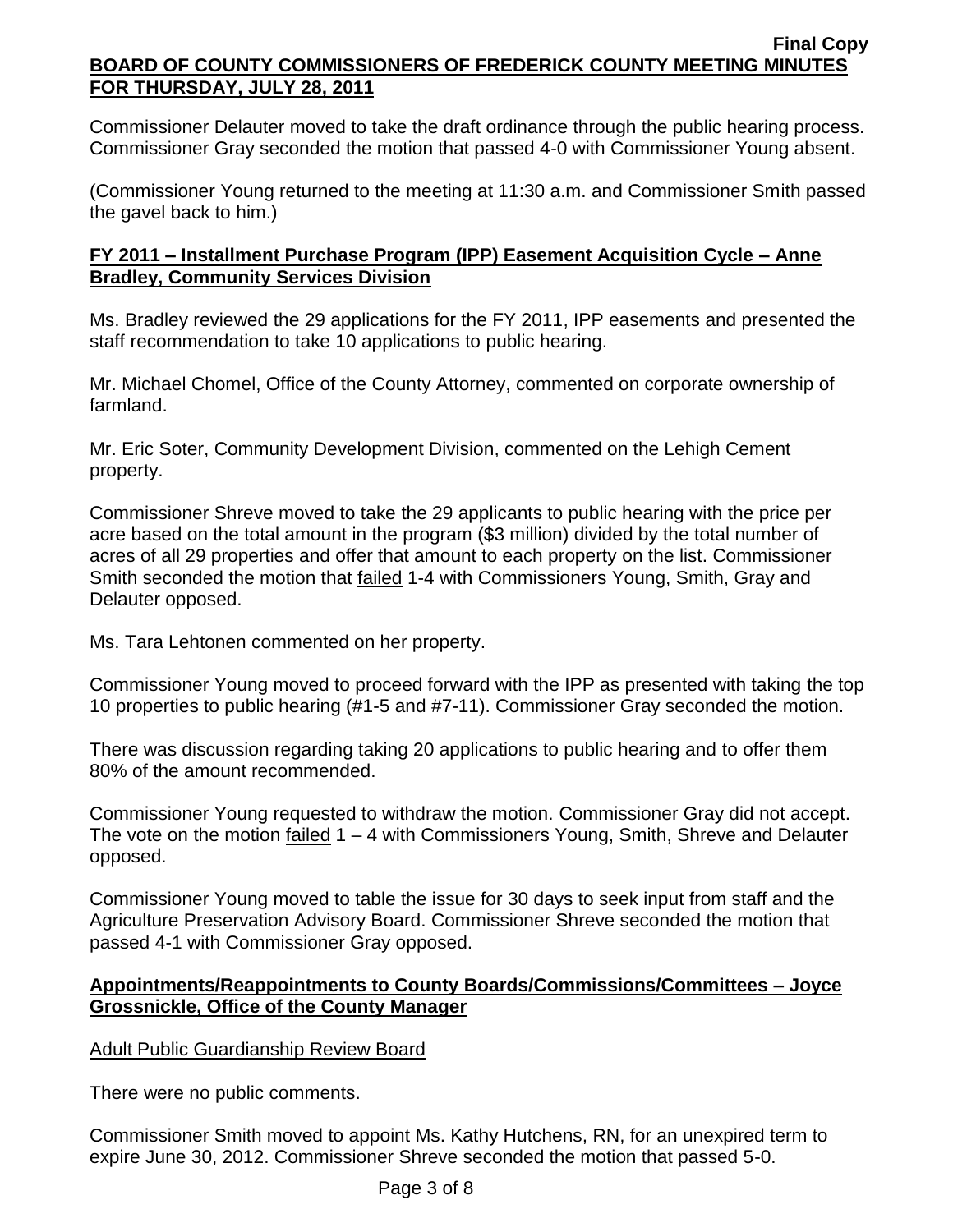Companion Animal Welfare Advisory Committee

There were no public comments.

Commissioner Smith moved to reappoint Ms. Linda Junkins Smith and Ms. Deborah Simoldoni to serve three-year terms to expire June 30, 2014. Commissioner Shreve seconded the motion that passed 5-0.

#### **Human Relations Commission (HRC)**

Angela Spencer, Chair, HRC, commented on the Commission.

There were no public comments.

Commissioner Smith moved to appoint Ms. Tonya Brown, Mr. Chris Huckenpoehler and Mr. David Perez to serve three-year terms to expire June 30, 2014. Commissioner Gray seconded the motion that passed 5-0.

### **CONSENT AGENDA**

The following items were considered on the consent agenda:

#### BID AWARDS

- 1. Purchasing Memo #12-012 Bid #11-CP-51, Ballenger Creek Trail, Phase I Award to: David H. Martin Excavating, Inc. Estimated total amount: \$702,581.15 and a construction contingency of \$70,000.00
- 2. Purchasing Memo #12-013 Water and Sewer Chemicals Award to: Various Vendors Award amount: \$771,362.40
- 3. Purchasing Memo #12-014 Purchase and Installation of Fall Protection Systems and Associated Budget Transfer Award to: Lamco Safety Products Award amount: \$29,694.00

#### BUDGET TRANSFERS

- 1. #BT-12-016, Management Services Division
- 2. #BT-12-017, Fire and Rescue Services Division

#### CHANGE ORDER

1. New Design Water Transmission Main, Contract No. 110-W, Design Change Order No. 23 – Kevin Demosky, Utilities and Solid Waste Management Division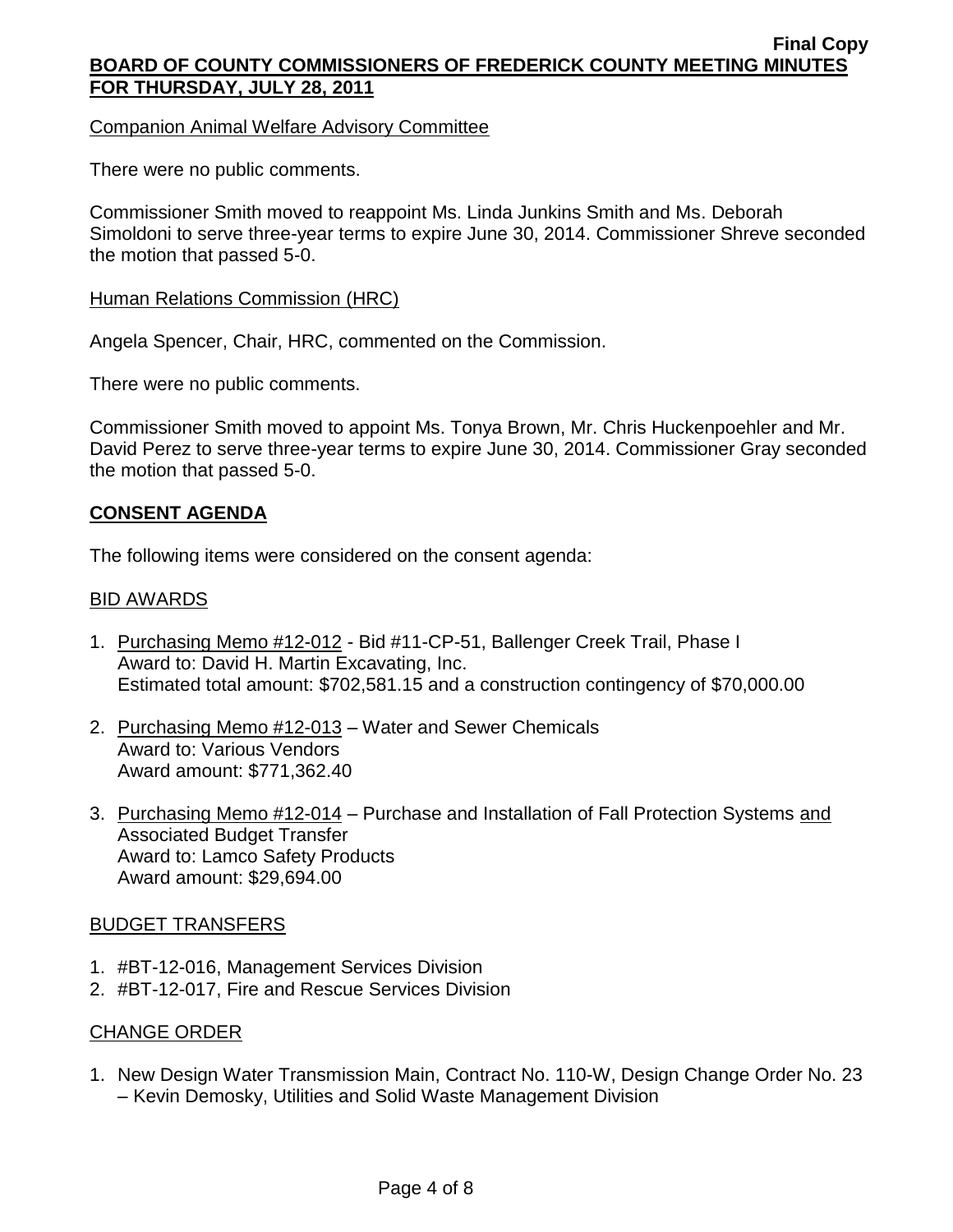## EASEMENT

1. Amended and Restated Forest Resource Ordinance (FRO) Easement – Urbana Corporate Center Lot 801 (GSA/SSA Lot) – Mike Wilkins, Community Development Division

### MISCELLANEOUS

1. Installment Purchase Program (IPP) – Renehan Unrestricted Lot Request – Anne Bradley, Community Development Division

Commissioner Shreve moved to approve the consent agenda as presented. Commissioner Smith seconded the motion that passed 5-0.

The meeting adjourned for lunch at 12:20 p.m.

Commissioner Young reconvened a meeting of the Board for Thursday, July 28, 2011, at 1:00 p.m. Present were Commissioners Billy Shreve, David Gray and Kirby Delauter. Also present were Mr. Dave Dunn, Acting County Manager and Ms. Patti Morrow, Recording Secretary. Please note the arrival time below of Commissioner C. Paul Smith, *Vice President.*

### **ADMINISTRATIVE BUSINESS**

### **Bid Award – Purchasing Memo #12-018 – Amendment to Existing L.W. Consulting Contract and Budget Transfer - Hal Good, Finance Division**

Mr. Good and Mr. Collier Baird, Citizens Care and Rehabilitation Center / Montevue Assisted Living, commented on the request.

Commissioner Gray moved to approve Purchasing Memo #12-018. Commissioner Shreve seconded the motion that passed 4-0 with Commissioner Smith absent.

## **Priority Two Draft Zoning Ordinance Text Amendments – Eric Soter, Community Development Division**

Ms. Shawna Lemonds, Community Development Division, reviewed the proposed amendments.

Mr. Larry Smith, Community Development Division, commented on the storage of petroleum gas.

(Commissioner Smith entered the meeting at 1:25 p.m.)

By unanimous consent the Board was in favor of the following proposed items to be moved forward as priority two draft text amendments:

- Light Industrial (LI) / General Industrial (GI) industrial standards
- Return Planned Development Residential (PDR)/Planned Development Employment back to Mixed Use Development (MXD)/ Planned Unit Development (PUD)
- Land use restrictions within the Priority Preservation Areas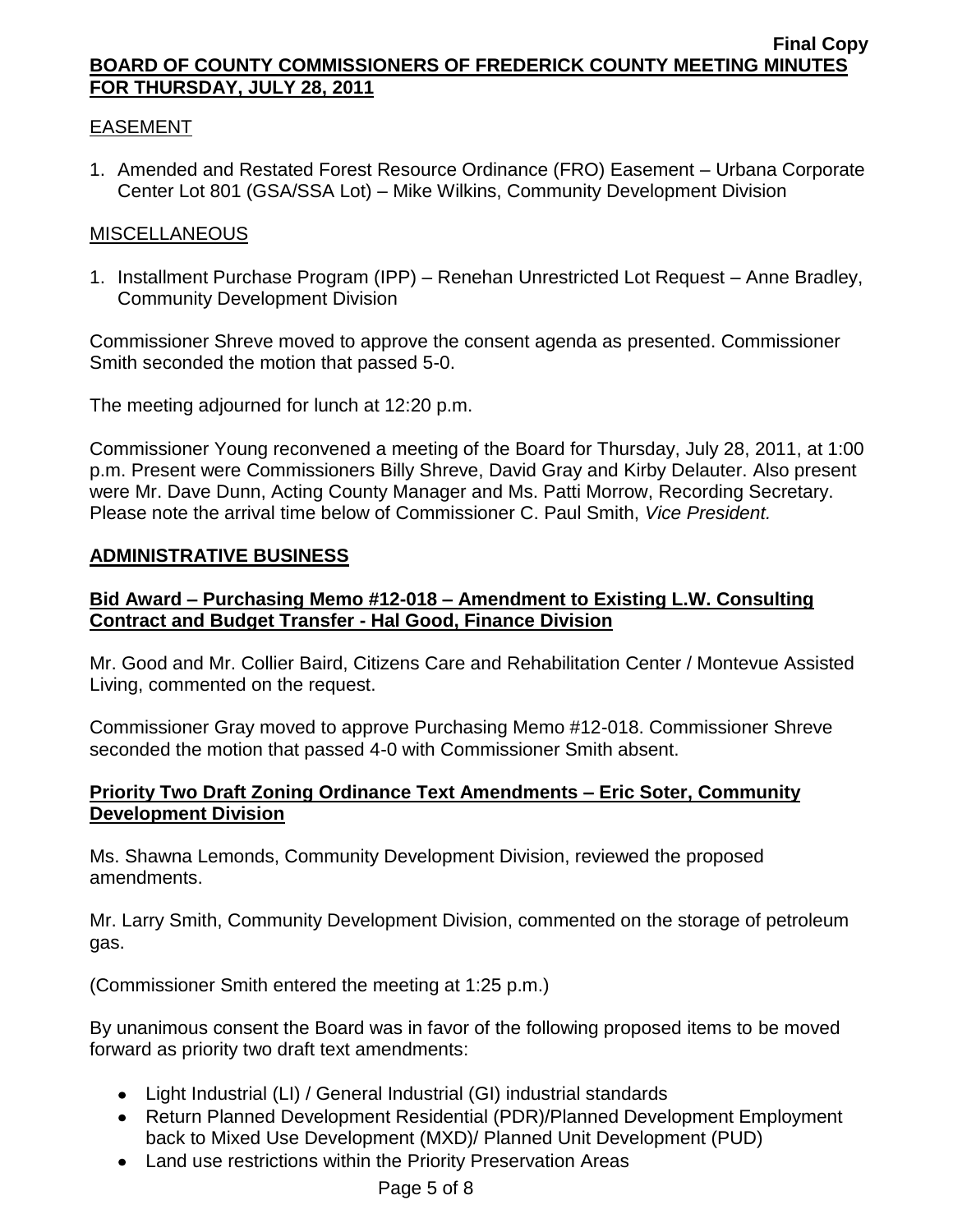- Zoning ordinance text amendments
- Accessory apartments
- Temporary mobile homes
- Animal hospital or veterinary clinic in General Commercial (GC)
- Sign calculations use vs. zoning district
- Sign calculation for multiple lot frontage
- Outdoor storage in the GC and LI
- Non-governmental utilities
- Limited Roadside stand ( Commissioner Gray opposed)
- Highway Service zoning district

The Board was not in favor of the restricted funeral establishments.

It was indicated staff would bring the items back to a future Board meeting in August for a final review and then would be taken through the public hearing process.

### **COMMISSIONER COMMENTS**

None.

### **PUBLIC COMMENTS**

None.

### **QUESTIONS – PRESS**

• Bethany Rogers, The Frederick News-Post

### **CLOSED SESSION**

Commissioner Smith moved to go into closed session under the Maryland Annotated Code State Government Article § 10-508(a) (1) To discuss: (i) The appointment, employment, assignment, promotion, discipline, demotion, compensation, removal, resignation, or performance evaluation of appointees, employees, or officials over whom it has jurisdiction; or (ii) Any other personnel matter that affects one or more specific individuals. Commissioner Delauter seconded the motion that passed 5-0

### **ADJOURN**

The meeting adjourned at 1:45 p.m.

Patricia A. Morrow Recording Secretary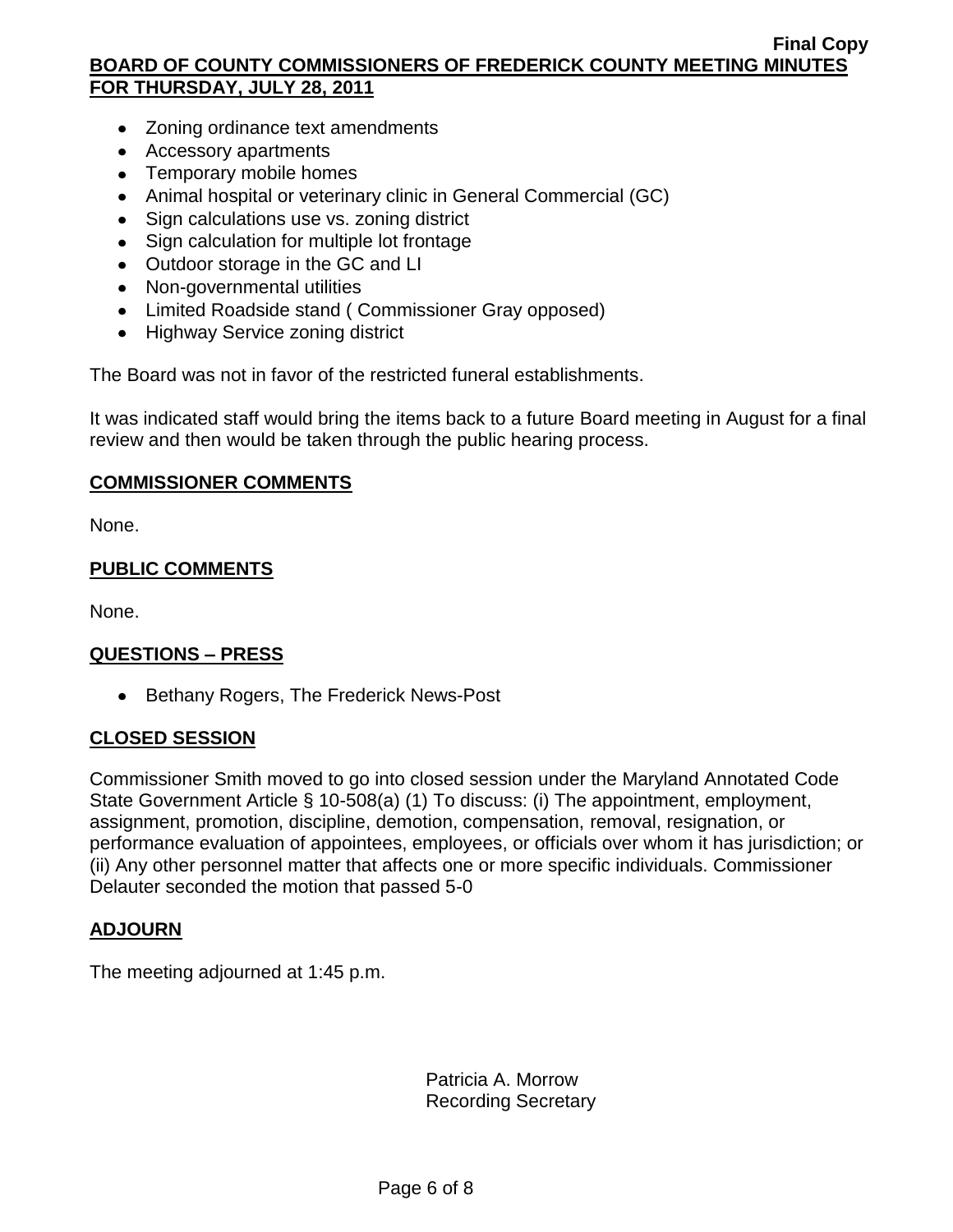## **FORM OF STATEMENT FOR CLOSING THE MEETING OF THURSDAY, JULY 28, 2011**

## **STATUTORY AUTHORITY TO CLOSE SESSION**

### **State Government Article §10-508(a):**

(1) To discuss: (i) The appointment, employment, assignment, promotion, discipline, demotion, compensation, removal, resignation, or performance evaluation of appointees, employees, or officials over whom it has jurisdiction; or (ii) Any other personnel matter that affects one or more specific individuals.

#### **Motion:**

Commissioner Smith moved to go into closed session under the Maryland Annotated Code State Government Article § 10-508(a) (1) To discuss: (i) The appointment, employment, assignment, promotion, discipline, demotion, compensation, removal, resignation, or performance evaluation of appointees, employees, or officials over whom it has jurisdiction; or (ii) Any other personnel matter that affects one or more specific individuals. Commissioner Delauter seconded the motion that passed 5-0

#### **Time and Location:**

1:50 p.m. – Third Floor Meeting Room, Winchester Hall

### **Topic to be Discussed:**

To discuss a personnel matter involving an individual county employee.

Patricia Morrow Recording Secretary